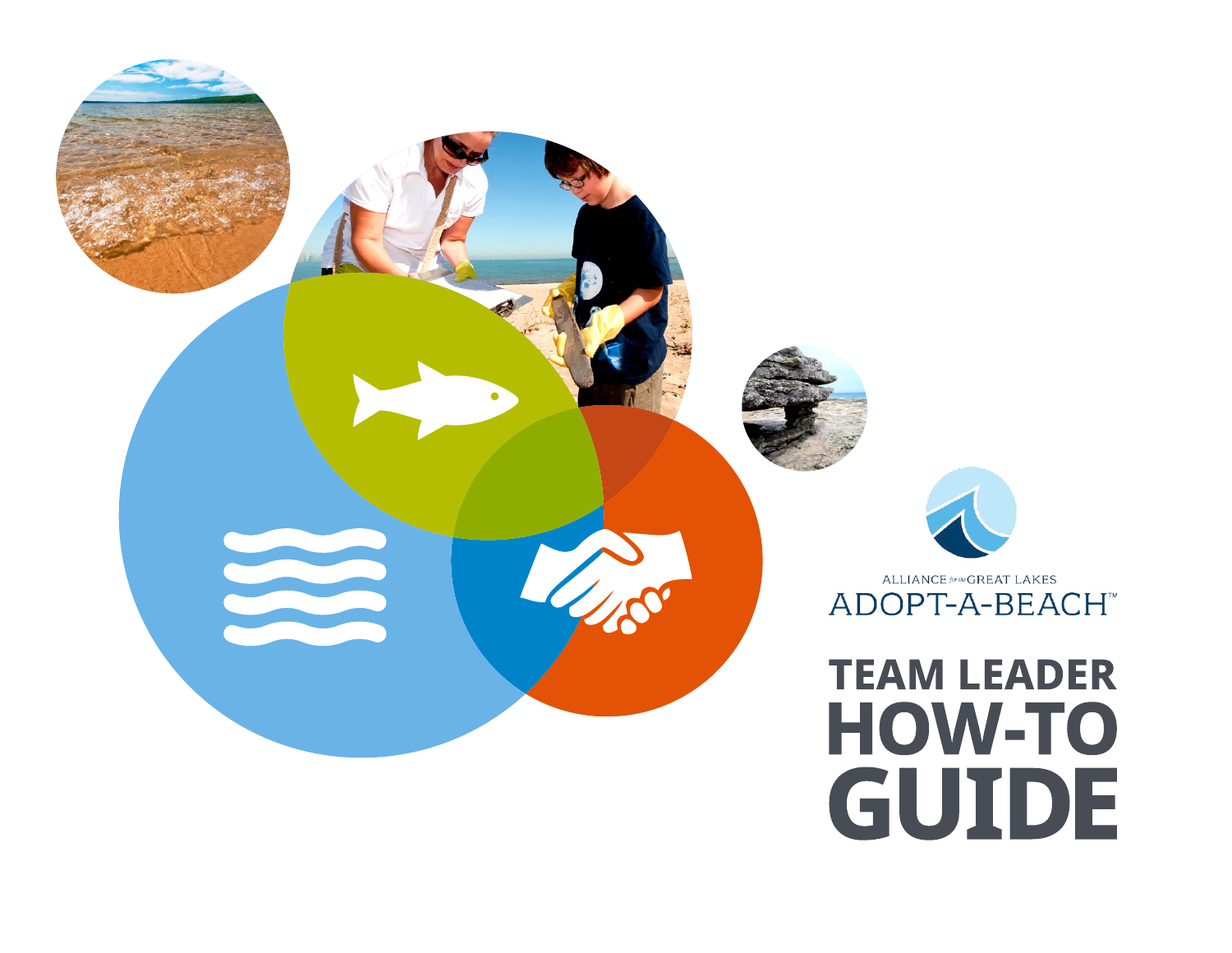

## **WELCOME**

#### **We're so excited you are leading an Adopt-a-Beach™ event!**

Each year, Adopt-a-Beach volunteers like you make a huge difference for the health of the Great Lakes. Caring for your local stretch of the Great Lakes shoreline is a great way to get outdoors with friends, family, neighbors and coworkers and give back to the lakes that give us so much.

Hosting an Adopt-a-Beach event is easy. To guide you through the process, we've created this step-by-step checklist to help you host a successful event! If you have any questions, we're here to help. Visit **[adopt.greatlakes.org](https://adopt.greatlakes.org/s/)** or email us at **[adoptabeach@greatlakes.org](mailto:adoptabeach%40greatlakes.org?subject=)**.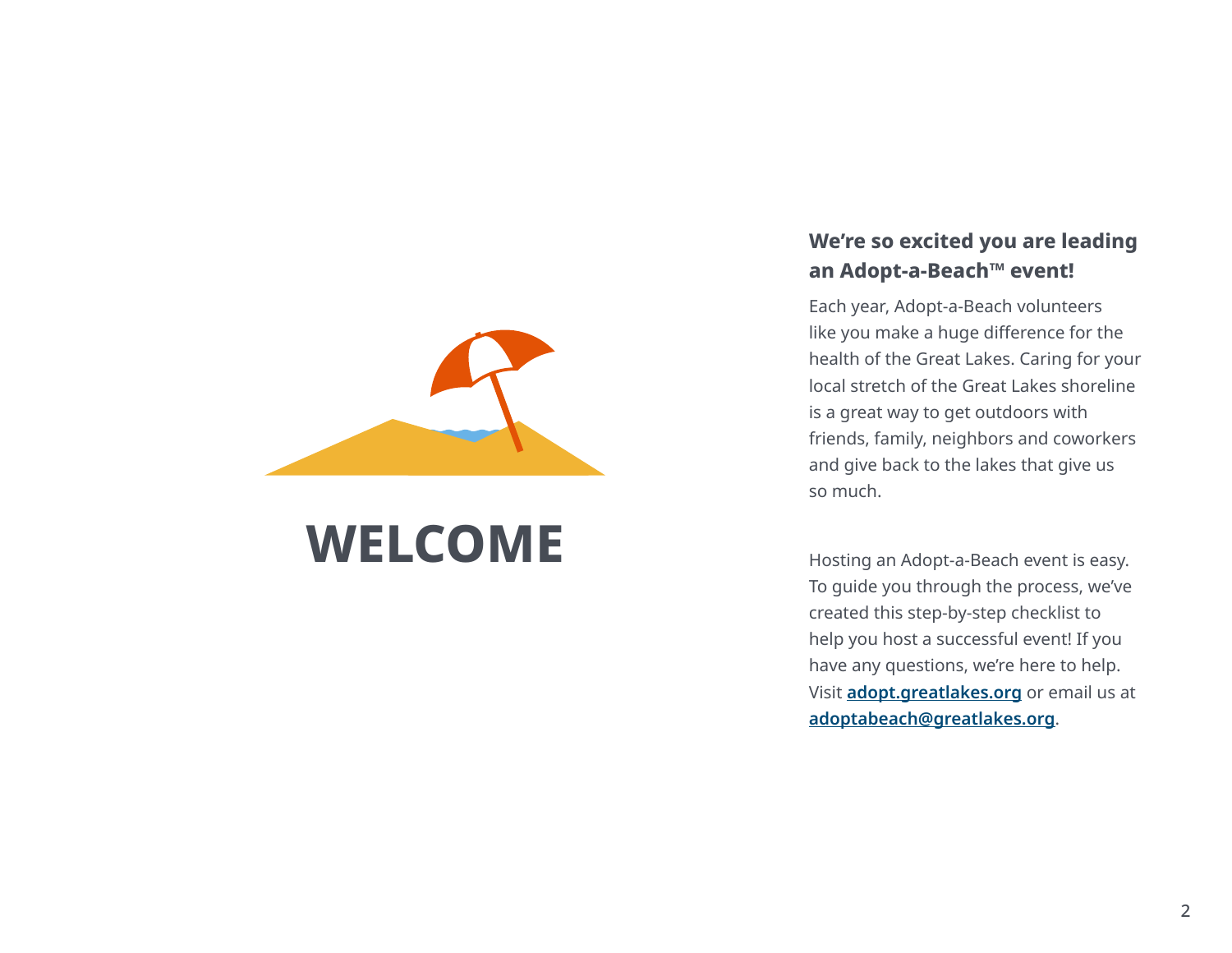

## **Schedule your Adopta-Beach cleanup at [adopt.greatlakes.org](http://adopt.greatlakes.org).**



**Visit your cleanup site.** A site visit will help you plan a successful event. Things to think about:

- $\bigcirc$  Are the bathrooms open?
- $\Omega$  Is there an entrance fee?
- $\bigcirc$  Where will volunteers park and gather?
- $\bigcirc$  Where will you set up registration?
- $\bigcirc$  Is there recycling available?
- $\bigcirc$  Where will you leave your trash?
- $\overline{O}$  Are there any sensitive habitats such as sand dunes or coastal wetlands that shouldn't be trampled? Note these locations so you can inform your volunteers of the need to stay clear of them.
- **O Develop a cleanup plan.** Issues to consider include:
	- > Avoid sensitive sand dunes or coastal wetlands.
	- > Determine the boundaries of the cleanup area. It helps to have volunteers start at the furthest point and work their way back. (Trash bags can get heavy!)
	- > Are there any safety issues to consider?
	- > Is your beach large? If so, you may want to mark off sections of the beach and assign volunteers to those sections to be sure the entire beach is cleaned. Determine where the sections are and how you will mark them.

> ensures we can communicate with you about your cleanup and allows your volunteers to fill out paperwork before arriving at the beach.

m **Register** your event on **[adopt.greatlakes.org](http://adopt.greatlakes.org)**. Registering your event ahead of time:

> helps researchers understand the sources and impacts of pollution. Entering the litter data collected during your cleanup helps us and partner organizations develop solutions to pollution problems around the lakes.

#### **O Decide** if your event is public or private.

- > **Public events** are open to anyone who is looking for a cleanup in your area. We encourage you to make your cleanups public so other committed and caring community members may join you!
- > **Private events** are for an invite only group of volunteers, such as a school group, business, or civic group day of service, etc.

BEFORE YOUR EVENT THE DAY OF THE CLEANUP AFTER YOUR CLEANUP 3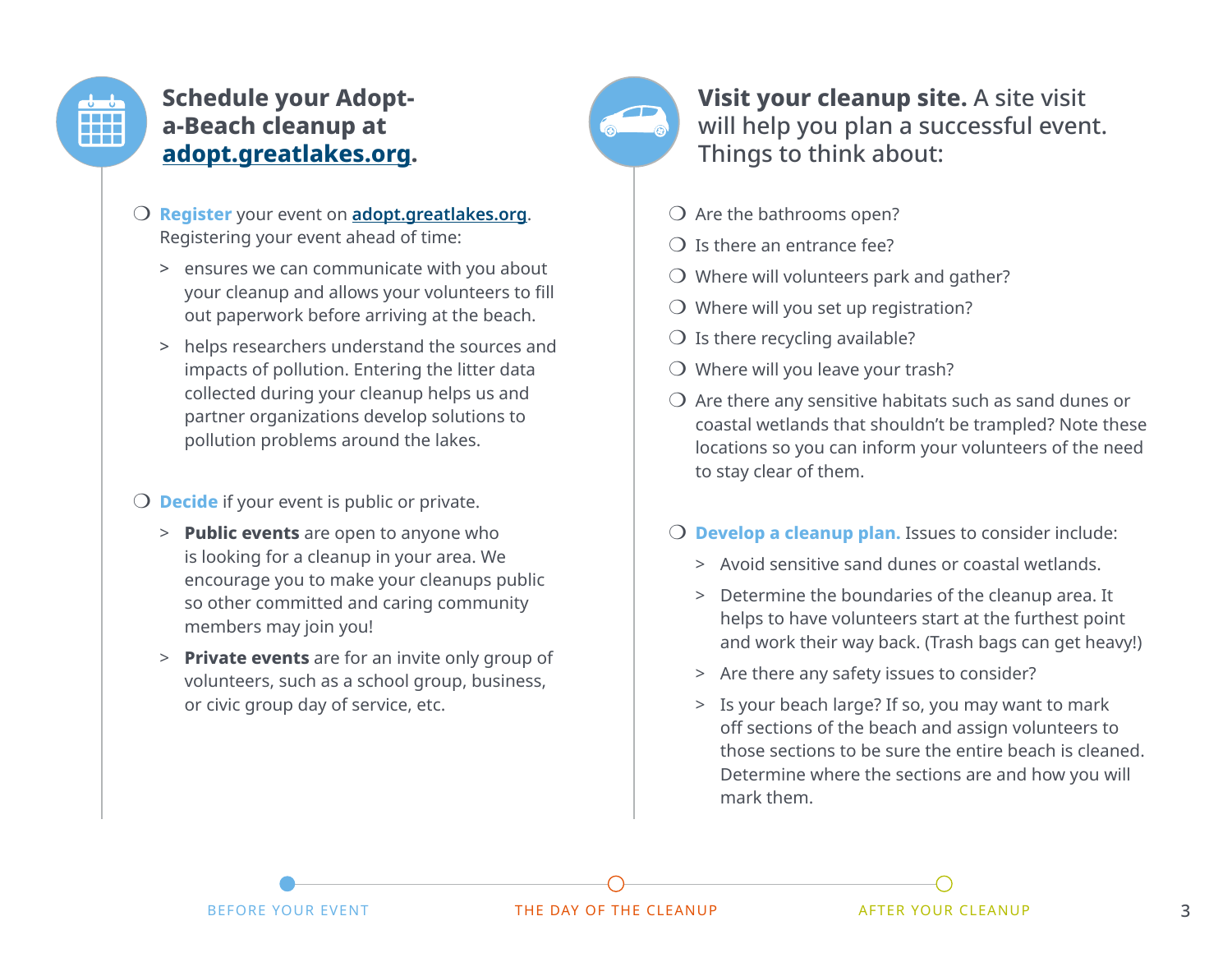

 $\overline{O}$  **Get the word out** using the social media toolkit, sample press release, and cleanup flyer on the Team Leader resources page at **[greatlakes.org/resources](https://greatlakes.org/get-involved/adopt-a-beach/team-leader-resources/)**

**O** Encourage volunteers to register **ahead of time.** Share your cleanup link and have them get the paperwork out of the way!

## **Gather materials for your cleanup.**

#### **Must haves:**

- $\bigcirc$  Gloves (one per volunteer)
- $\bigcirc$  Pencils (lots of them!)
- O [Litter Monitoring Forms](https://greatlakes.org/get-involved/adopt-a-beach/team-leader-resources/#Forms) (If possible, printed on card stock to stand up on the beach.)
- $\overline{O}$  Volunteer Roster (print or view your roster on your cleanups details page at **[adopt.greatlakes.org](https://adopt.greatlakes.org/s/)**)
- **O** [Volunteer Sign-in Sheets](https://greatlakes.org/get-involved/adopt-a-beach/team-leader-resources/#Forms) (for walkup volunteers who were not able to register online)
- $\bigcirc$  Bags or buckets to hold garbage and recyclables. If possible, ask volunteers to bring reusable gloves and buckets to make the event more sustainable.
- $\overline{O}$  Scale to weigh trash. A fishing or luggage scale works great.
- $\bigcirc$  Basic first aid kit

#### **Optional (but handy!) items:**

- $\bigcap$  Calculator
- $\bigcirc$  Camera (share your photos with us!)
- $\bigcirc$  Clipboards
- $\bigcap$  Hand sanitizer
- $\bigcirc$  Sieve for small items (Easy DIY sieve: Cut the bottom off a plastic milk jug and poke 10-15 holes)
- $\bigcirc$  Posters or wayfinding signs
- $\bigcirc$  Small folding table
- $\bigcirc$  If you plan to assign specific sections to groups of volunteers, something to mark those areas (e.g., broom handles, flags, etc.)
- $\bigcirc$  Alliance for the Great Lakes stickers for handing out at the end of the cleanup (let us know if you need more!)

BEFORE YOUR EVENT THE DAY OF THE CLEANUP AFTER YOUR CLEANUP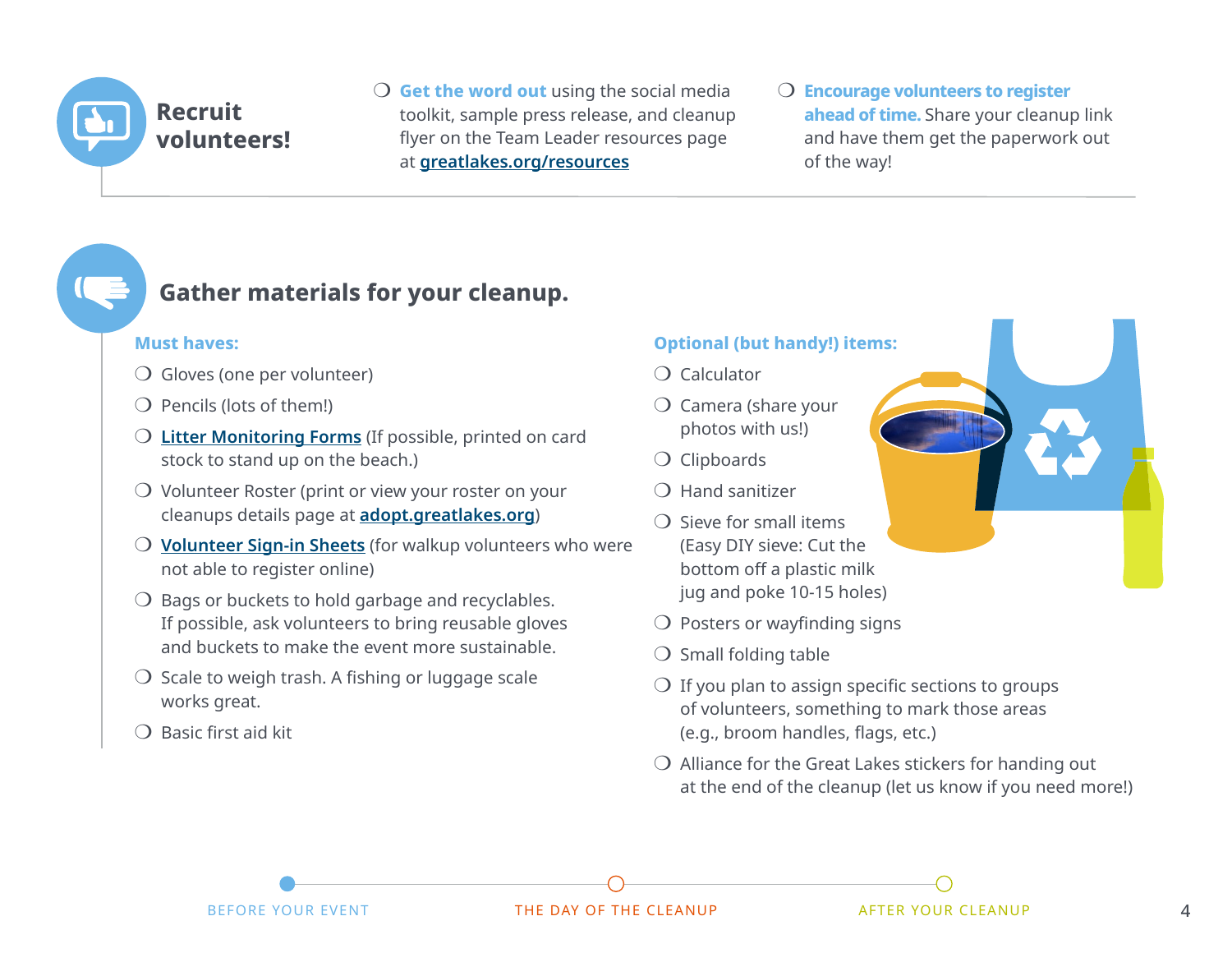## **Set Up**

m Plan to **arrive about 30 minutes before** your event. (Sometimes it is helpful to arrange for one or two volunteers to arrive early with you to help set up and hand out materials.)

#### **O** Set up your meeting area

- $\Box$  Set up the registration table. A folding table works well or use a picnic table at the park.
- $\Box$  Prepare your sign-in area and get supplies ready to hand out. (It's easy to hand out materials by clipping a bag, gloves, pencil and data card together.)
- $\Box$  If you are marking assigned cleanup sections on a large beach, set up your section markers.
- **O** Post directional signs to the meeting location or let park staff know where volunteers can find you.

## **Getting Started...**

#### m **Important! Check in volunteers**

**using your roster.** Having accurate attendance ensures all volunteers have signed the waiver and that we can follow up and thank them. It is best if volunteers register online before the cleanup. As volunteers arrive, check them in using your mobile device or a printed version of your roster. Make sure to have some **[paper Sign-in](https://greatlakes.org/get-involved/adopt-a-beach/team-leader-resources/#Forms)  [Sheets](https://greatlakes.org/get-involved/adopt-a-beach/team-leader-resources/#Forms)** for any walkup volunteers.

**O Welcome your volunteers!** Gather everyone together to share a welcome and give instructions.

- > Share about the Alliance for the Great Lakes and the Adopt-a-Beach program using the Team Leader talking points found at **[greatlakes.](https://greatlakes.org/get-involved/adopt-a-beach/team-leader-resources/) [org/resources](https://greatlakes.org/get-involved/adopt-a-beach/team-leader-resources/)**.
- > (Optional) Lead a fun warmup activity. Here's an easy example: Have everyone stand in a large circle and have people step into the circle as you ask questions. For instance, if you have visited all five Great Lakes: step into the circle. If you have participated in a cleanup before: step into the circle. It's great to end

with: If you drink Great Lakes water: step into the circle. Everyone should be in the circle!

#### O Important! Share instructions.

- **J** Safety. Stress personal safety with your volunteers.
	- > DO NOT touch suspicious looking materials or sharp objects such as syringes or needles.
	- > DO NOT pick up dead animals. Leave them where they were found.
	- > If you are working with children, tell them to find an adult if they find anything they are unsure about.

#### $\Box$  **Work in groups.**

 > Create groups of 2-4 people. Designate one group member as the Data Recorder. This person is responsible for filling in the data card. Other team members pick up litter and call out what they find to the data recorder before the trash is put into the group's trash bag or bucket.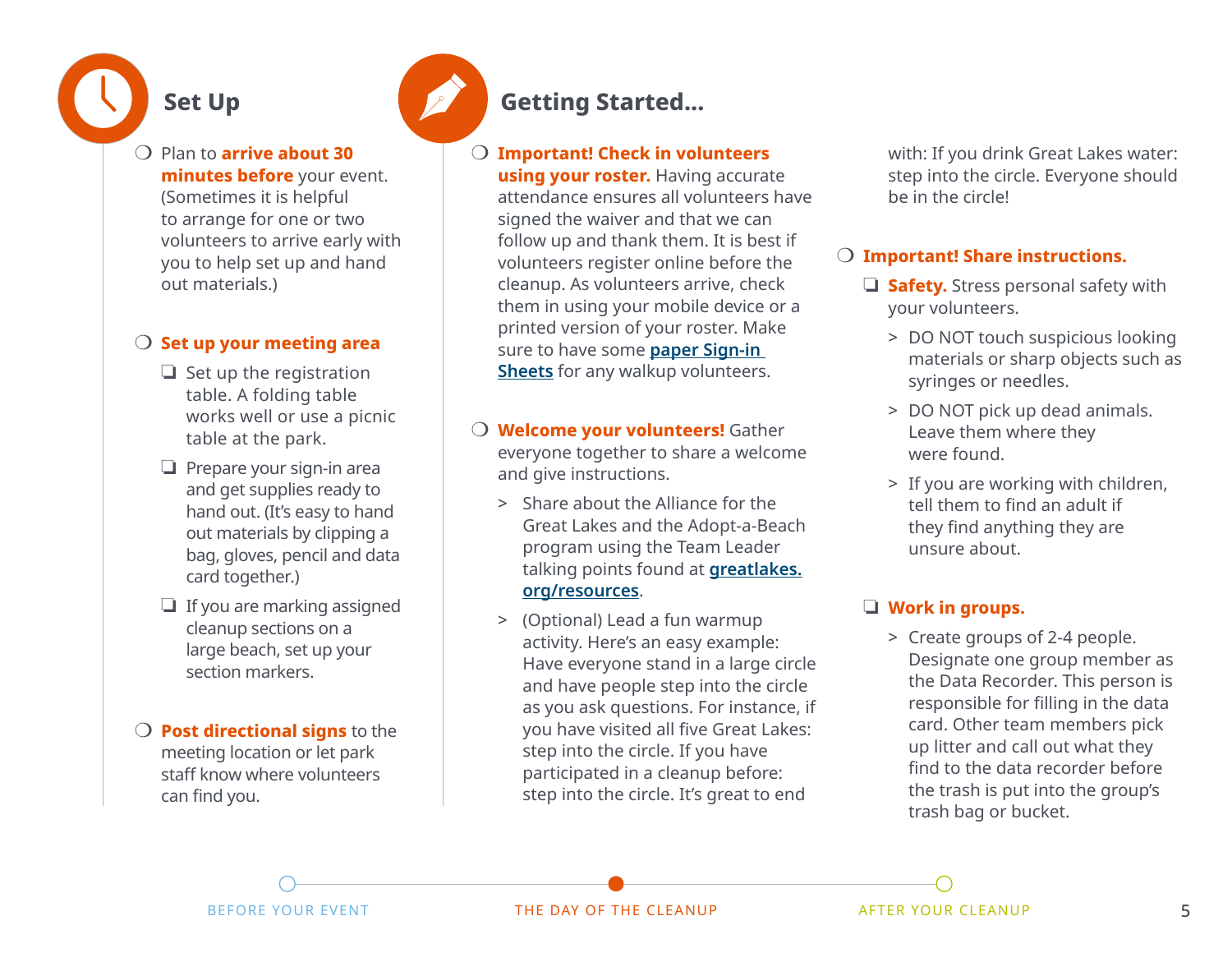

## **... Getting Started**

#### $\bigcirc$  Hand out supplies.

- > Each group receives one data card, one pencil, one garbage bucket or bag, and one glove for each person.
- > If your site offers recycling, hand out two different colored bags or buckets and have volunteers keep recyclables in a separate container.
- **O Remind volunteers** to start cleaning at the farthest point and work their way back to the registration site. Trash bags will be heavy by the end of the cleanup! If you have assigned groups to specific areas of the beach, let them know how to find their assigned area.
- **O** Set a return time. Give volunteers a specific time to return to the welcome area. Allow at least 15 minutes to tally results, weigh trash and recyclables, and to thank your volunteers!

## **Clean Up!**

 $\bullet$ 

**O** Have fun! Cheer on your volunteers and answer questions they may have as they work hard to clean up the beach.

#### $\bigcirc$  Take lots of pictures!



#### **ONE PERSON IS THE OFFICIAL RECORDER**

of the group using the data form to mark off items as they are picked up by the other group members (volunteers wear gloves)





## **Event Wrap-Up**

#### **Before your volunteers leave…**

- **O Check data sheets** (This will make your job of tallying results for the entire event a breeze!)
	- $\Box$  Be sure each item picked up has been added up on the sheet.
	- $\Box$  Total number of people working on that sheet is noted.
	- $\Box$  Total pounds of trash removed is noted on the sheet.

#### $\bigcirc$  Thank your amazing volunteers!

Make your volunteers feel appreciated! Thank everyone for coming, pass out stickers (let us know if you need more!) and let them know you'll be in touch soon with a summary of your cleanup data.)

**GREAT WORK! Just a few more steps to finish up a successful cleanup.**

BEFORE YOUR EVENT THE DAY OF THE CLEANUP AFTER YOUR CLEANUP